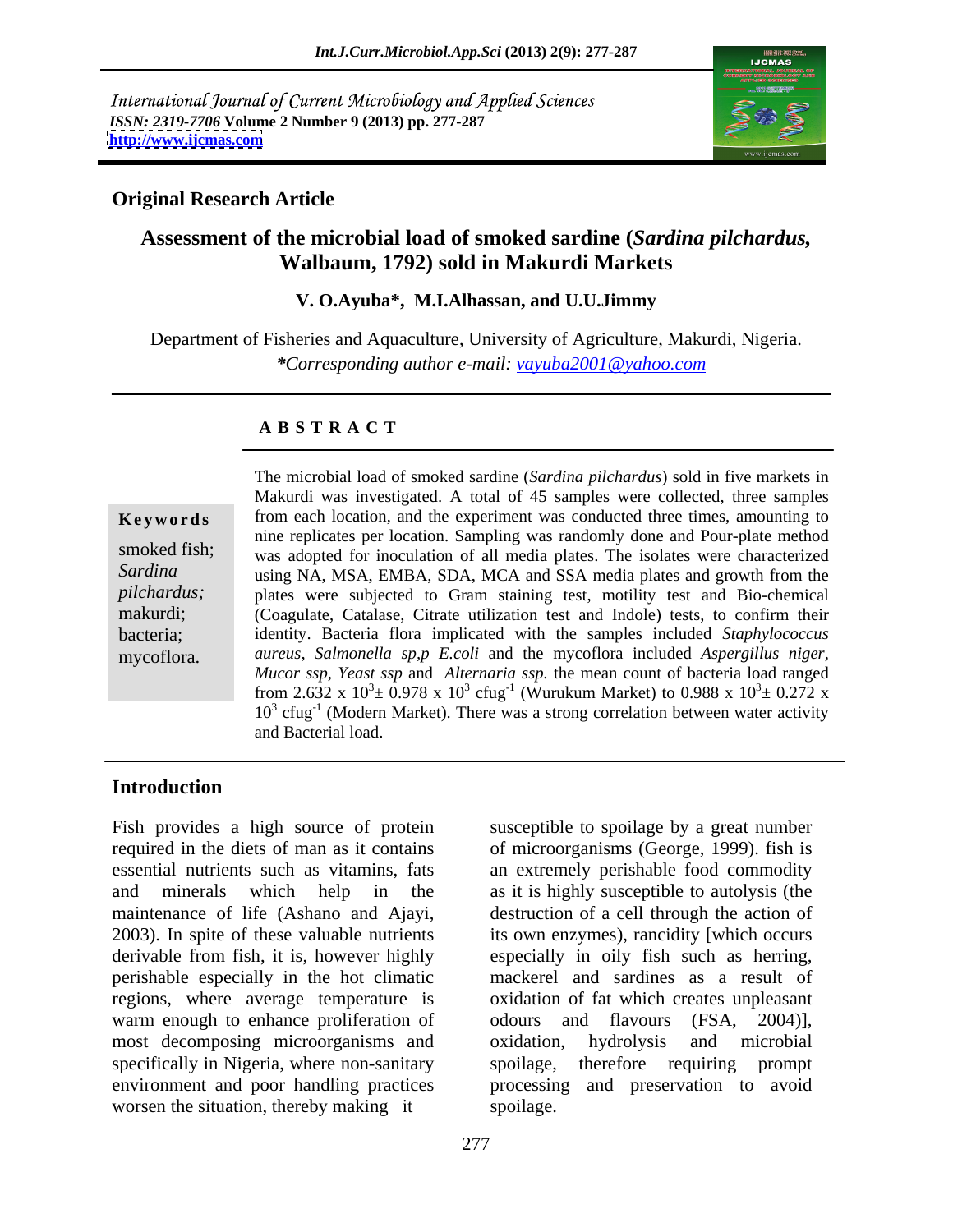Fish smoking which involves the other degrading substances. In humid application of smoke from smoldering tropical conditions, very dry smoked fish wood for the preservation of fish dates back to civilization. The bacteriostatic, insect infestation, while others not so dry, bactericidal and antioxidant function of having medium to high moisture contents smoke and dehydration effect of the suffer from both bacterial and mould process were used inadvertently by the contaminations (Banwart, 2004). early fish processors in the preservation of Contamination by these microorganisms fish (Eyo, 2001). Smoke contributes can cause human infections. Fungal greatly to fish preservation by acting as an effective antioxidant, bacteriostatic and bactericidal agent, as well as providing a *Aspergillus spp* which produce aflatoxins protective film on the surface of the that causes heptoma (cancer of the liver), smoked fish. The smoke compounds acute hepatitis, reduced red blood cell and implicated in the bacteriostatic effect are endingled immune system in man; the acids, aldehydes and phenolic *Fusarium sp*. which is reported to produce compounds (Barylko-Pikielna, 1977). fumonisin toxin and; *Penicillium spp*<br>However the resistance of microbes to the which produces penicillic acid (Wogu and inhibiting effect of smoke varies. Iyayi, 2011). Bacterial pathogens, which Micrococcus species are repoted to be may be transferred from fish to human more sensitive to the inhibiting effect of beings include: *A. hydrophila* (septicemia, smoke than lactobacillus species and diarrhea), Campylobacter *jejuni* streptococcus species while Yeast and (gastroenteritis), *Clostridium botulinum* mould are more resistant to inhibiting type E (botulism), *Edwardsiella tarda* influence of smoke (Clucas, 1996). Smoke (diarrhea), Leptospira interrogans drying of fish is one of the conventional (leptospirosis), Mycobacterium spp. procedures for reducing water activity  $(a_w)$  (mycobacteriosis), *Plesiomonas* which expresses the moisture requirement *shigelloides* (gastroenteritis), of micro-organisms (Clifford *et al.*, 1980). <br>This is effective in fish preservation as the infections), Salmonella sp. (food nature and extent of fish spoilage depends poisoning) *Vibrio parahaemolyticus* (food proportionally on water activity, an poisoning) (Austin and Austin, 1989) and important constituent of biological *Streptococcus iniae* (meningoencephalitis) systems (Ihekeronye and Ngoddy, 1985). (Bercovier *et al.,* 1997). Some bacteria Fish smoking helps in slowing down fish that come in contact with fishes, capable deterioration thereby giving the of producing toxic chemicals (such as,

on smoked fish (Wogu and Iyayi, 2011; handling practices while some could be public health hazard. Sardines are from the air, the source of the fish, or from generally imported frozen into Nigeria and

commodity a longer shelf-life. *Bacillus cerus, Bacillus subtilis*, *Bacillus* However, investigations have shown the can survive certain preparatory processes presence of microbial contaminants even such as heating and drying due to their Nyarko *et. al.,* 2011). Most of the post dried foods (Collins *et al.,* 1999). processing microbial contaminants such as Prolonged intake of smoked fish with bacteria and fungi originate from poor with low moisture contents are prone to contaminations (Banwart, 2004). contaminants found in fish, which are known to cause disease in humans include: decreased immune system in man; fumonisin toxin and; *Penicillium spp* which produces penicillic acid (Wogu and diarrhea), *Campylobacter jejuni* (diarrhea), *Leptospira interrogans* (leptospirosis), *Mycobacterium spp.* (mycobacteriosis), *Plesiomonas shigelloides* (gastroenteritis), *Pseudomonas aeruginosa* (wound infections), *Salmonella sp.* (food *lieheniformis* and B*acillus megaterium)* endospores and are thus found even on these metabolites may constitute potential public health hazard. Sardines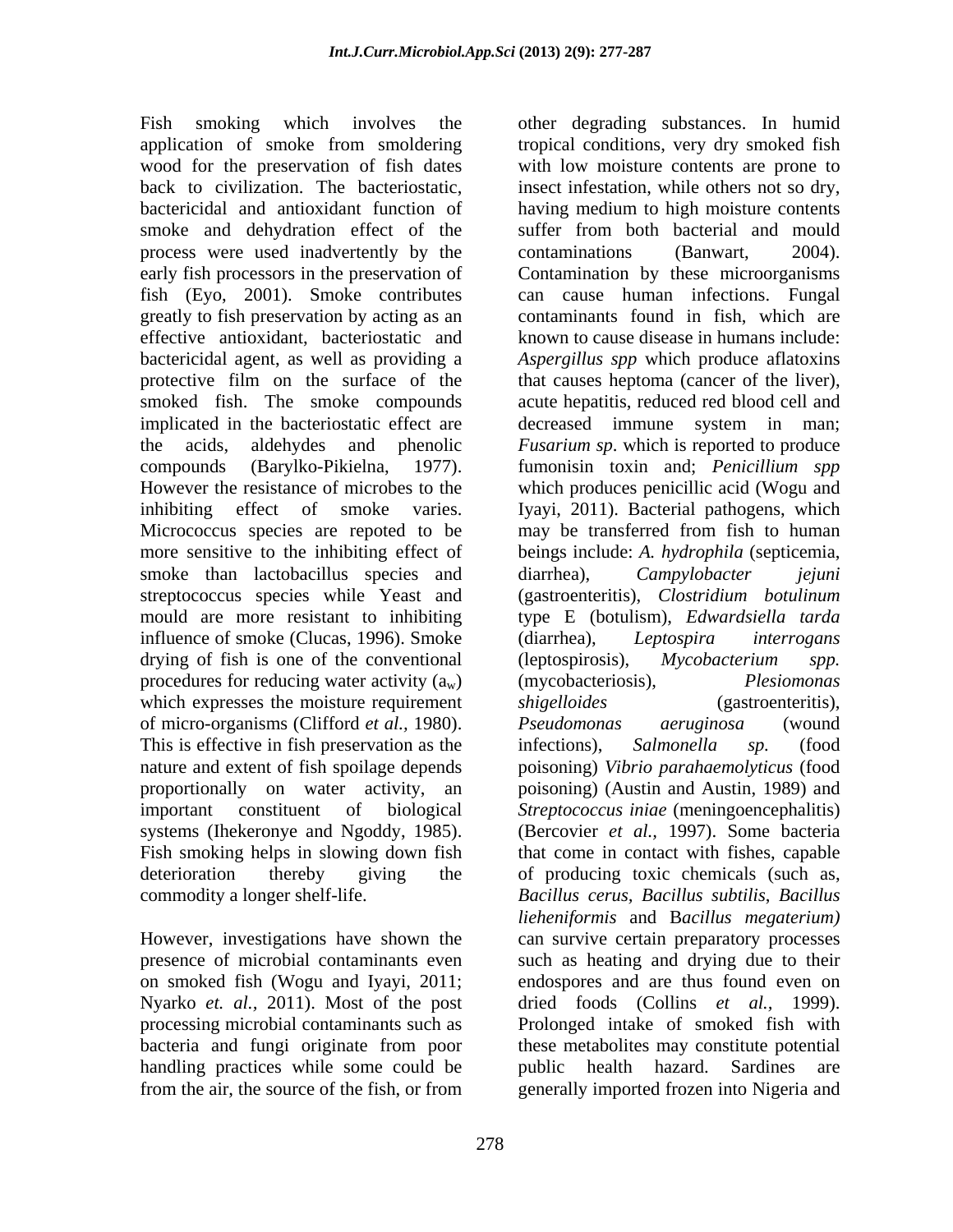smoking is hence conducted by retailers *Staphylococcus aureus;* Eosin Methylene (Clucas, 1981). Smoked sardine is a Blue Agar (EMBA) was for E. Coli; common sight in Makurdi markets, Sabauroude dextrose agar(SDA) was used Nigeria. This study is thus tailored towards for Mycological analysis; Mackonkey investigating the types and level of Agar (MCA) was used to enhance the microbial contamination of smoked growth of Gram-negative organisms and sardine (*Sardina pilchardus*) sold in as a multipurpose agar; Salmonella makurdi markets so as to ascertain the shiggella agar (SSA) was used for potential danger in which the consumers may be exposed to.

## **Sample Collection and Preparation**

A total of forty five (45) Smoked Sardine (*Sardina pilchardus*) were randomly collected from the five different Markets (North-bank, Wurukum, High Level, Wadata and Modern Markets) in Makurdi, Nigeria. Nine (9) samples were collected randomly between January and March, 2010 from each market on three sampling occasions and wrapped aseptically. Subjected to 24 hours incubation at 37<sup>o</sup>C Samples were transported from the Markets to the veterinary microbiology laboratory of the University of streaked on fresh media plates to obtain Agriculture, Makurdi in sterile polythene bags for microbial analysis. used were properly labeled according to

tissue of all the samples were cut and 1g of each sample was weighed out and homogenized in sterile test tube containing 9ml of distilled water which became the stock solution (1:10 dilution). Serial utilization test<br>dilutions were then made up to  $10^{-9}$  and their identity. dilutions were then made up to  $10^{-9}$  and 10ml.

The media used included: nutrient agar (NA), which is suitable for the growth of The mould count method of Harrigan<br>most bacteria and was used for routine Maccance (1976) was adopted most bacteria and was used for routine Maccance (1976) was adopted in work in culturing microorganisms; enumerating yeast and mould. Manitol salt agar (MSA) was used for

culturing salmonella and shigella species.

**Materials and Methods manufacturer's specification.** All media for isolation of the organisms were prepared aseptically according to

## **Inoculation of media plates**

Portions of the skin surface, gills and dilution, agar used and Market from which  $-9$  and their identity and their identity. Pour-plate method was adopted for inoculation of all media plates. A loopful of each stock solution was picked with a well flamed wire loop and inoculated on each of the media plates by streaking across the surface of the media plates. The inoculums were spread by swirling the plate gently. The plates were then <sup>o</sup>C after which all plates were read. Each discrete colony observed was picked and pure cultures. All plates and test tubes dilution, agar used and Market from which the sample was obtained. Bacterial growths from the plates were subjected to Gram staining test, motility test and Bio chemical (Coagulate, Catalase, Citrate utilization test and Indole) tests, to confirm

**Media Used** Sample was estimated using the method their identity. The total viable bacteria count of each described by Collin and Lyne (1970).

> The mould count method of Harrigan and Maccance (1976) was adopted in enumerating yeast and mould.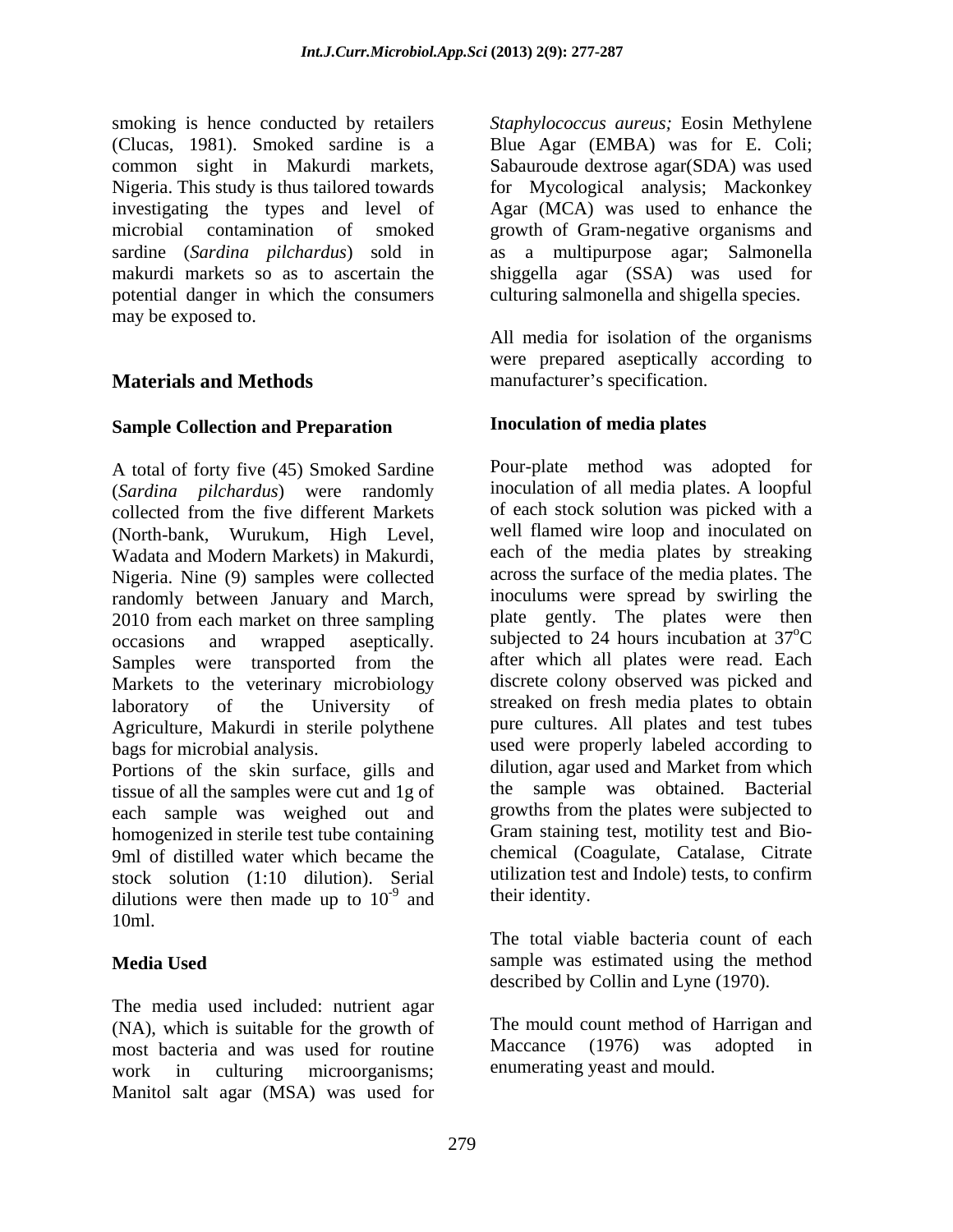| total viable counts per gram $=$ $\frac{2}{3}$ | average number of colony counted per dilution |
|------------------------------------------------|-----------------------------------------------|
|                                                | dilutionfactor                                |

Water activity was determined using the

Where: 
$$
a_w = \frac{p}{p_o}
$$

p = vapour pressure of water in the substance at a certain temperature,

 $P<sub>o</sub>$  = vapour pressure of pure water at the

## **Result and Discussion**

Table.1 shows the analysis of bacteria isolates. Samples from Wurukum market recorded the highest total viable count samples from Modern Market recorded the least (0.988 x  $10^3 \pm 0.272$  x  $10^3$  cfug<sup>-1</sup>), although, this difference was not statistically significant. A total of three species of bacteria (*Staphylococcus aureaus, Salmonella spp and Escherichia coli)* were isolated. There was no significant difference in the plate count of *S. aureus* and *Salmonella spp* between locations *.* However, a significant difference in plate count of *E. Coli* was observed, with Wurukum market Table 6 shows the Mean water activity recording the highest  $(1.0 \times 10^3 \pm 0.407 \times$  and the b shows the Mean water activity lowest (0.00 x  $10^3 \pm 0.00$  x  $10^3$ ). The colony forming unit para particular the bacteria species isolated were distinguished bacterics of the bacteria species of the bacteria species of the bacterial Isolation (Cfig<sup>er</sup>) **distinguished backeria species were** 

Table.2 indicates the Biochemical samples was not statistically significant.

The colony forming unit per gram  $(cfu/g)$  All the bacteria species isolated were was calculated using the formular: catalase positive and none of the isolates  $\frac{1}{2}$  only *E*. *colt* indicated indole<br>(Cfug<sup>-I</sup>) ) and the contract of  $\overline{a}$ was oxidase positive. coagulase test was only positive for *staphylococcus aureus,* while only *E. coli* indicated indole positive.

Water Activity (a<sub>w</sub>) Cultural Characteristics of the bacterial formular:  $\frac{1}{2}$  coccus bacteria species were isolated. The Where:  $a_w = \frac{P}{D}$ Table 3 indicates the Morphological and Isolates. Two gram negative rod shaped bacteria species and one gram positive gram positive coccus bacteria isolated was bacteria were motile. Each bacteria species showed different growth characteristics.

sampled. A total of three bacteria in same temperature. Table 4 shows the percentage frequency of bacteria isolated from the five (5) markets seventy eight (78) occurrences were recorded.

 $(2.632 \times 10^3 \pm 0.978 \times 10^3 \text{ cftg}^{-1})$ , while have under the exception of samples from  $\frac{3}{2}$   $\frac{1}{2}$  while had different growth characteristics and cfug ), while shapes with the exception of samples from  $\frac{3}{2}$  0.272 x 10<sup>3</sup> cfug<sup>-1</sup>), https://warket.hoving.departillus.som.which  $\frac{3}{3}$   $\frac{1}{2}$  High Level Market and the North Bank cfug ), Market having *Aspergillus spp* which Table.5 shows Mycological Analysis using Sabarode dextrose Agar (SDA). A total of four (4) species of fungi were isolated. All the fungi isolated from the various markets exhibited similar shades of greenish colonies. *Aspergilus niger* was isolated from samples of High Level Market and North Bank Market. *Alternaria Spp* was isolated from samples of Modern market, *Mucor spp* from samples of Wadata market and *Yeast spp* was found in samples of Wurukum market.

 $\frac{3}{2}$  0.407 x and  $\frac{1}{2}$  of all samples used renging from  $(10^3)$  and High level market recording the  $(10^9)$  and  $(10^9)$  and  $(10^9)$  and  $(10^9)$  and  $(10^9)$  and  $(10^9)$  and  $(10^9)$  and  $(10^9)$  and  $(10^9)$  and  $(10^9)$  and  $(10^9)$  and  $(10^9)$  and  $(10^9)$  and  $(10^9)$  $0.57$  (Modern market). The difference Table 6 shows the Mean water activity  $(a_w)$  of all samples used, ranging from 49.00 $\pm$  0.26 (high level market) to 48.20  $\pm$ between mean water activity of all the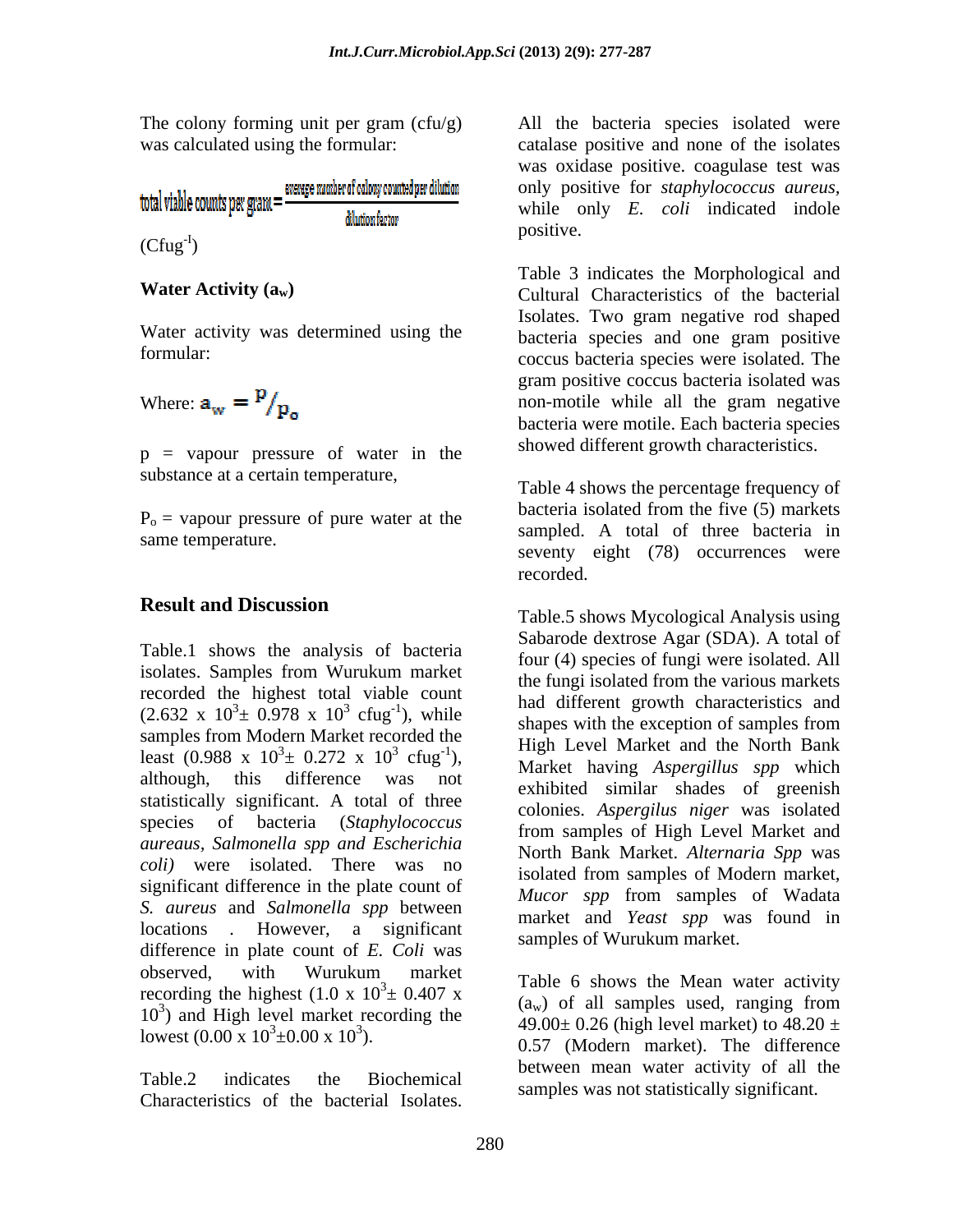| Isolates/Market | <i>S. aureus</i> $(cfu/g)$ | Salmonella spp | $E.$ coli (cfu/g) | Mean Total viable                                                                                                                                                       |
|-----------------|----------------------------|----------------|-------------------|-------------------------------------------------------------------------------------------------------------------------------------------------------------------------|
| location        |                            | (cfu/g)        |                   | count (cfu/g)                                                                                                                                                           |
| High Level      |                            |                |                   | 1.344 x $10^3 \pm 0.218$   0.550 x $10^3 \pm 0.196$   0.000 x $10^3 \pm 0.000$   1.899 x $10^3 \pm 0.414$                                                               |
|                 |                            |                |                   |                                                                                                                                                                         |
| Modern          |                            |                |                   | $\left[0.877 \times 10^{3} \pm 0.161 \right] 0.100 \times 10^{3} \pm 0.100 \left[ 0.011 \times 10^{3} \pm 0.011 \right] 0.988 \times 10^{3} \pm 0.272$                  |
|                 |                            |                |                   |                                                                                                                                                                         |
| North Bank      |                            |                |                   | $\vert$ 0.522 x 10 <sup>3</sup> ± 0.254 $\vert$ 0.455 x 10 <sup>3</sup> ± 0.253 $\vert$ 0.766 x 10 <sup>3</sup> ± 0.020 $\vert$ 1.743 x 10 <sup>3</sup> ± 0.527 $\vert$ |
|                 |                            |                |                   |                                                                                                                                                                         |
| Wadata          |                            |                |                   | 1.300 x $10^3 \pm 0.306$   0.233 x $10^3 \pm 0.130$   0.944 x $10^3 \pm 0.720$   2.477 x $10^3 \pm 1.156$                                                               |
|                 |                            |                |                   |                                                                                                                                                                         |
| Wurukum         |                            |                |                   | $\vert 0.977 \times 10^{3} \pm 0.270 \vert 0.655 \times 10^{3} \pm 0.301 \vert 1.000 \times 10^{3} \pm 0.407 \vert 2.632 \times 10^{3} \pm 0.978 \vert$                 |
|                 |                            |                | 8. IU             |                                                                                                                                                                         |

**Table.1** Bacteriological Analysis of smoked *Sardina Pilchardus*

Mean values in the same column with the same superscript are not significantly different (p>0.05)

**Table.2** Biochemical Characteristics of the bacterial Isolates of smoked *Sardina Pilchardus*

| S/N | Microorganisms                              |  | Oxidase test   Catalase test   Coagulase test | Indole test |
|-----|---------------------------------------------|--|-----------------------------------------------|-------------|
|     | Salmonella Spp                              |  |                                               |             |
|     | Staphylococcus aureaus                      |  |                                               |             |
|     | $\cdot$ $\cdot$ $\cdot$<br>Escherichia coli |  |                                               |             |

+ = Positive ; - = Negative

**Table.3** Morphological and Cultural Characteristics of the bacterial Isolates of smoked *Sardina Pilchardus*

| S/No | Microorganisms   | Gram     | Shape     | Culture     | Description of colonies       |
|------|------------------|----------|-----------|-------------|-------------------------------|
|      |                  | reaction |           | medium      |                               |
|      | Salmonella spp   |          | Straight  | SSA         | Creamy brown, 2– 3mm in       |
|      |                  |          | rod       |             | diameter at 24 hours, With    |
|      |                  |          |           |             | black or brown centre.        |
|      | Staphylococcus   |          | Clustered | <b>MSA</b>  | Deep yellow colonies of       |
|      | aureus           |          | cocci     |             | 0.75mm diameter<br>about      |
|      |                  |          |           |             | having uniform colouration    |
|      | Escherichia coli |          | Straight  | <b>EMBA</b> | show blue-black by            |
|      |                  |          | rod       |             | transmitting light and have   |
|      |                  |          |           |             | metallic sheen incident light |

 $-$  = Gram negative ;  $+$  = Gram positive

**Table.4** Frequency and Percentage occurrence of bacterial Isolates of smoke-dried *Sardina Pilchardus*

| $\sim$ $\sim$ $\sim$ | - і конате             | . regiuenc               | tage Occurrence |
|----------------------|------------------------|--------------------------|-----------------|
|                      | Staphylococcus aureaus |                          | 10.70           |
|                      | Salmonella spp         |                          | 21.001          |
|                      | Escherichia coli       |                          | 20E             |
|                      |                        | $\nabla f = 78$<br>- 201 |                 |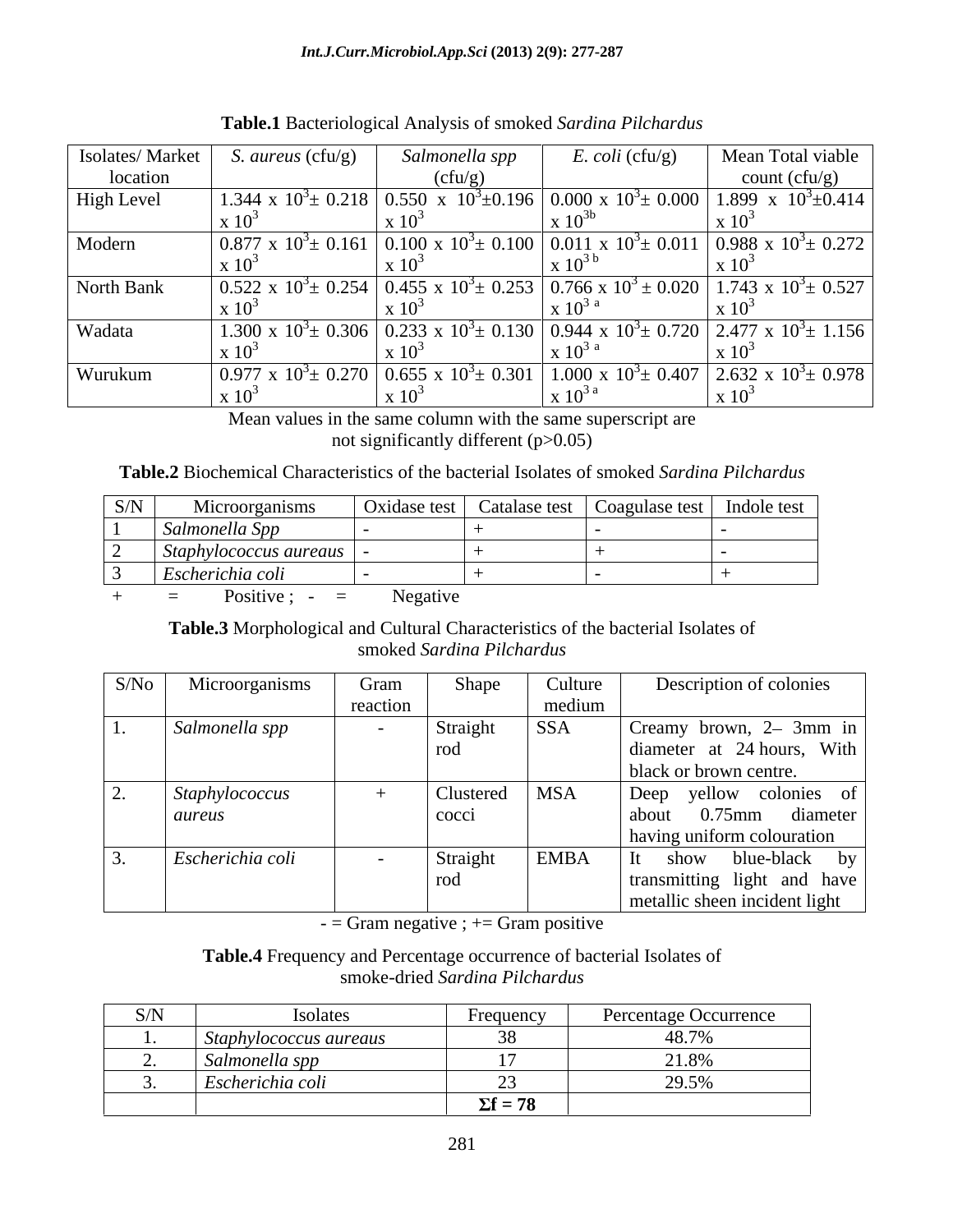| Sampling<br><b>Sites</b> | Pathogen<br>Isolated             | Growth rate                    | Morphological<br>Appearance                                                           | Microscopic Appearance of<br>Colonies in Lacto phenol<br><b>Cotton blue Preparation</b>                                                                                                                                                    |
|--------------------------|----------------------------------|--------------------------------|---------------------------------------------------------------------------------------|--------------------------------------------------------------------------------------------------------------------------------------------------------------------------------------------------------------------------------------------|
| Market                   | High Level Aspergilus<br>niger   | $1 - 2$ days<br>(fast)         | Initially<br>white to The<br>yellow<br>but<br>becomes<br>black<br>as<br>develops      | the<br>vesicle<br>of<br>later   condiosphore is large and<br>distinctly globose, bearing 2 series of<br>colony sterigmata over its entire<br>surface. The conidia are brown<br>to black and rough walled.                                  |
| Modern<br>Market         | Alternaria<br>SPP                | $2 - 4$ days<br>(slow)         | colour.<br>phialides<br>are<br>clustered on a club<br>shaped or spherical<br>vesicle. | They grow thick   Individual conidiophores arise  <br>colonies which are directly from substrate forming<br>black or gray in bushy heads consisting of $4-8$<br>The   large catenate conidia chains.                                       |
| Market                   | North Bank   Aspergilus<br>niger | $1 - 2$ days<br>(fast)         | Initially<br>white<br>yellow<br>but<br>becomes<br>black<br>as<br>develops             | to The<br>vesicle<br>the<br>later condiosphore is large and<br>distinctly globose, bearing 2 series of<br>colony sterigmata over its entire<br>surface. The conidia are brown<br>to black and rough walled.<br>Spores are black and green. |
| Wadata<br>Market         | Mucor Spp                        | $1 - 3 \text{ days}$<br>(fast) | growing                                                                               | Cotton-like or white Simple or branched and form<br>in colour to beige or $ $ apical, globular sporangia that<br>gray and are fast are supported and elevated by a<br>column-shaped columella.                                             |
| Wurukum<br>Market        | Yeast spp                        | $(2-5 days)$<br>slow growth    | Creamy white                                                                          | Are bi-polar budding cells with<br>"lemon" – shaped mother tips.                                                                                                                                                                           |

## **Table.5** Mycological Analysis of smoke-dried *Sardina Pilchardus* using Sabarode dextrose Agar (SDA)

**Table.6** Mean water activity (aw) of smoke- dried *sardina pilchardus*.

| <b>Market Location</b> | Water activity $(a_w)$ |
|------------------------|------------------------|
| High Level             | $49.00 \pm 0.26$       |
| Modern                 | $48.20 \pm 0.57$       |
| North Bank             | $48.73 \pm 0.43$       |
| Wurukum                | $48.46 \pm 0.58$       |
| Wadata                 | $48.24 \pm 0.23$       |

Values were not significantly different (p>0.05).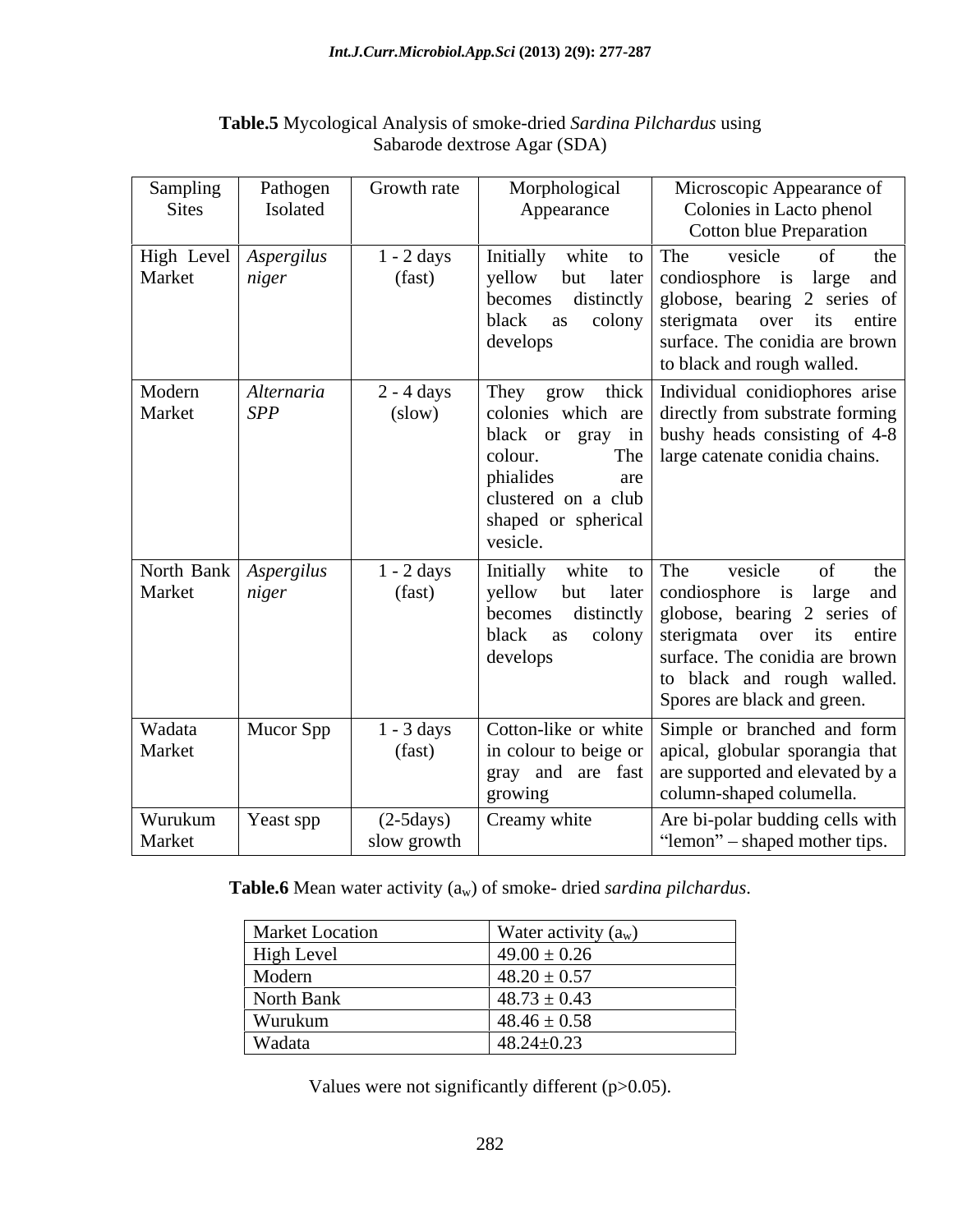

**Figure.1** Linear Relationship between Water Activity and *S. Aureus* count (cfu/g)

**Figure.2** Linear Relationship between Water Activity and *Salmonella spp* count (cfu/g)

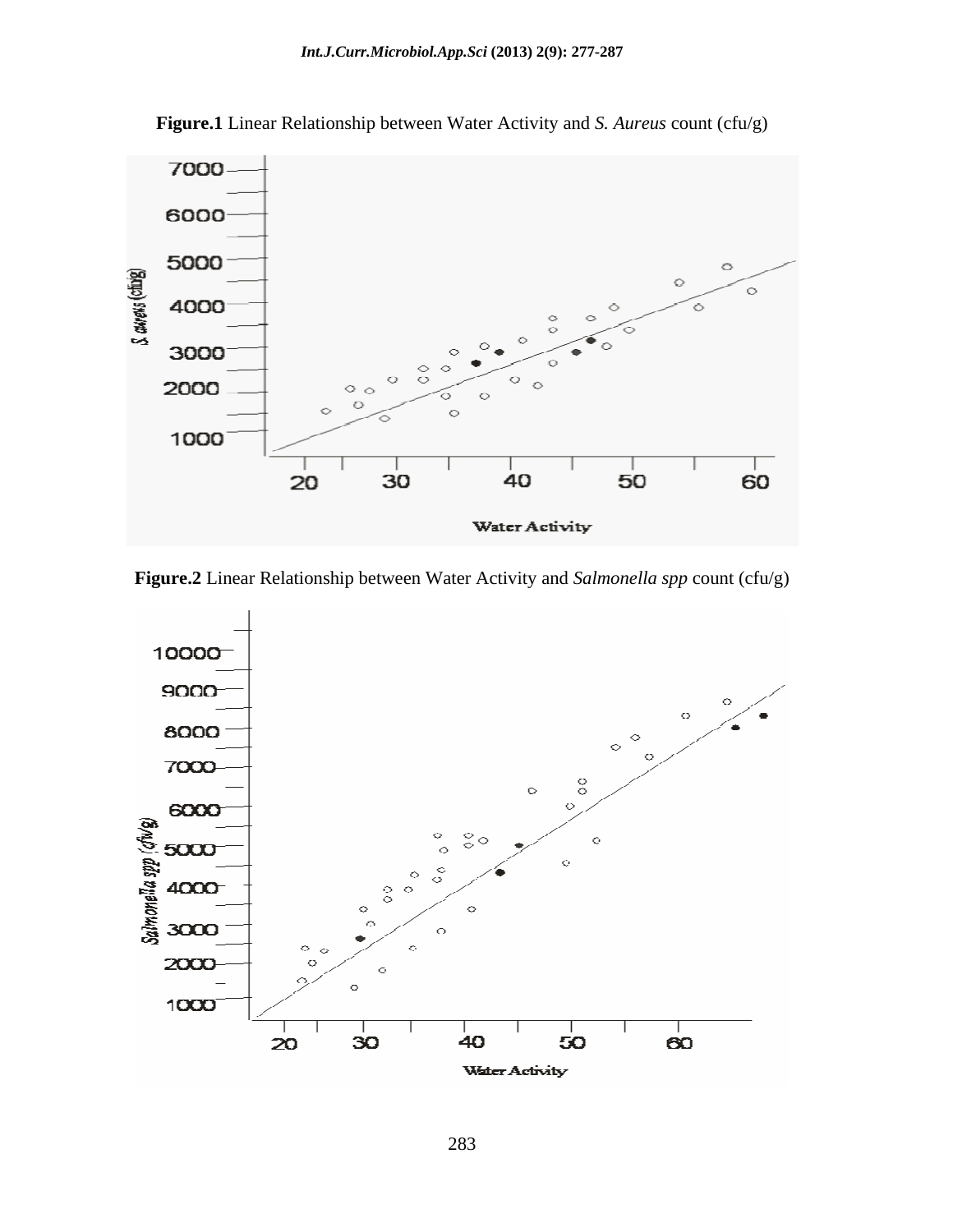

**Figure.3** Linear Relationship between Water Activity and *E. Coli* count (cfu/g)

There was a positive linear relationship between bacterial load and water activity

Results obtained in this study reveals that a total of seven (7) types of microbes [three species (3) of bacteria and four forty five (45) samples of smoked sardine collected from five markets in Makurdi spp) and fungi (Aspergillus niger, A. metropolis. The isolated bacteria flora candidus, A. flavus and A. nidulan) were *Salmonella spp, Escherichia coli,* while the mycoflora included: *Aspergilus niger, Alternaria Spp, Mucor spp* and *Yeast spp.* This finding corroborates the report of Proteus vulgaris, Escherichia coli, Nyarko, *et. al.,* (2011) who reported the presence of *Salmonella typhi,* coliform bacteria, yeast and moulds in smoked sardine *(Sardinella aurita)* at smoking with this, Adegunwa, *et. al.,* (2013) also isolated fungal and bacterial contaminants smoke-dried Clarias gariepinus,

from smoked *Sardinella eba.*

as observed in figures 1 - 3. Similarly, the occurence of contaminating species of fungi (4)] were isolated from *ozanae, Proteus vulgaris, Escherichia coli,* included: *Staphylococcus aureaus,* isolated in potassium sorbate untreated and sites and market centres in Ghana. In line (*Clarias gariepinus*). An experiment on micro-organisms have been documented for other smoked fish species. Omojowo *et al.* (2009), reported that bacteria flora (*Bacillus coagulans*, *B. cereus*, *Klebsiella ozanae*, *Proteus vulgaris*, *Escherichia coli, Staphylococcus aureus*, *Streptococcus* spp) and fungi (*Aspergillus niger*, *A. candidus, A. flavus* and *A. nidulan*) were smoked tilapia. He also reported the occurences of bacteria flora (*Bacillus coagulans, B. cereus, Klebsiella ozanae, Proteus vulgaris, Escherichia coli, Staphylococcus aureus,* and *Streptococcus sp*) and fungi ( *Penicillium verrucosum, Aspergillus niger, A. candidus, A. flavus* and *A. nidulan*) in smoked Catfish fungal infestation and nutrient quality of smoke-dried *Clarias gariepinus,*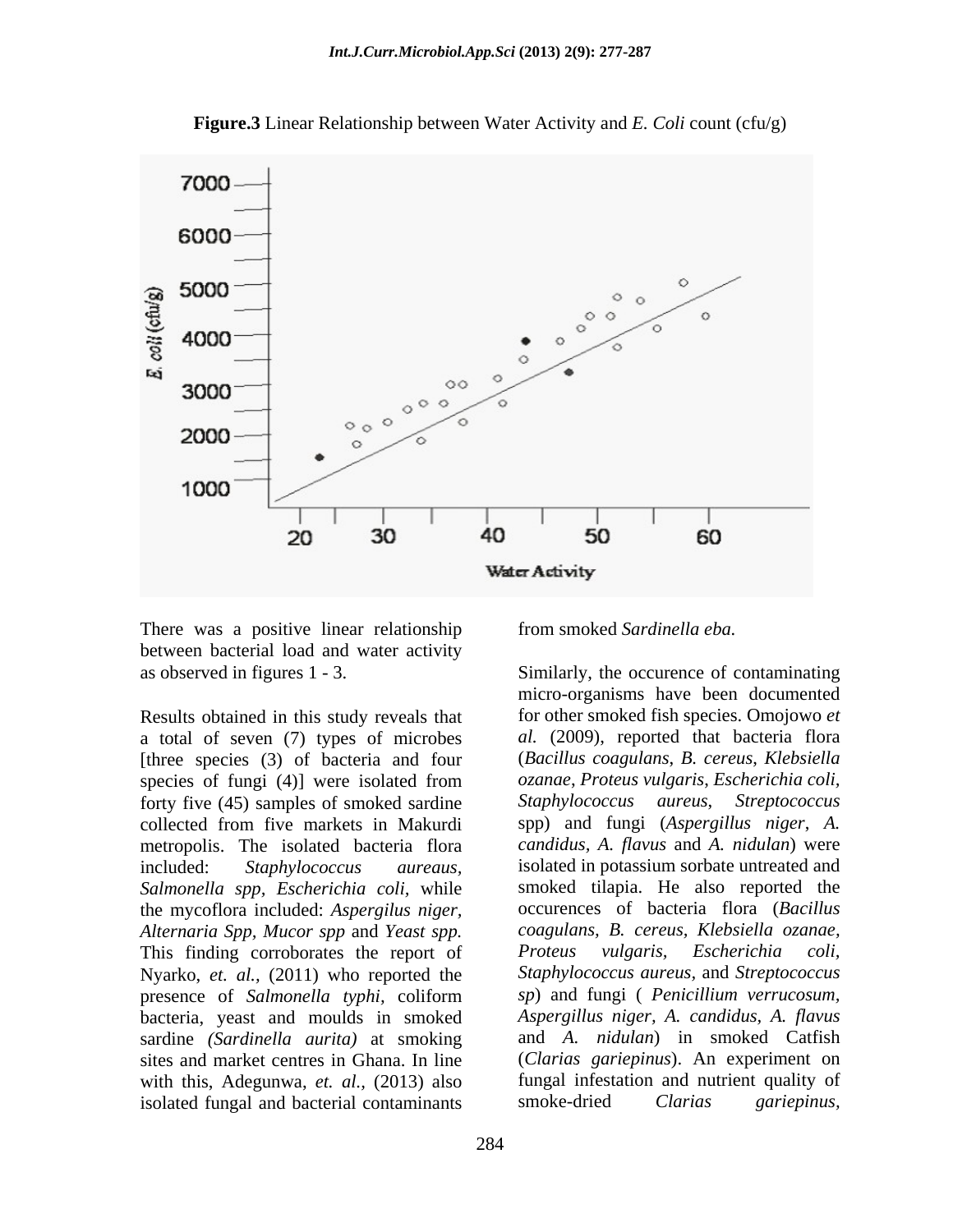*Chrysichthys nigrodigitatus*, *Sarotherodon*  study, as contamination by bacteria and *galilaeus*, *Heterotis niloticus*, fungi cuts across various smoked fish *Heterobranchus bidorsalis*, *Synodontis schall*, *Synodontis clarias* and *Clarias*  (*Fusarium* spp., *Aspergillus* spp., *Rhizopus*  spp., *Mucor* spp. and *Penicillium* spp.) and *Salmonella* spp.) were encountered and Stock (*Gadus morhua*), Skip jack tuna reasons for the high bacterial *hendelot*i), Bonga (*Ethalmosa fimbriota*), Ribban fish (*Triuchurius trichurius*), Stark *africana*) were highly contaminated by *tereus, Aspergillus fumigatus, Absidiasp., Cladosporium sp., Penicillium italiculum,* 

of smoked fish species of *Ethmalosa fimbriata* (bonga fish), *Tilapia sp*. (Banda *Trichoderma sp.* in their order of peculiar only to this fish species under higher microbial load than other locations

species .

*anguillaris* revealed that isolates of fungi The result of this study shows that bacteria ( *E. coli, S. aureus* and due to the unhygienic environment of the *Aspergillus* spp. which was found in all highly congested and surrounded by the fish samples ranked as the most dumping sites, waste water and dirty prevalent species(Fafioye *et. al.,* 2008). gutters. Exposure and improper hygiene Another study revealed that smoked dried handling seems to be other explainable (*Katsuworus pelamis*), Croaker contamination as the commodity was (*Pseudotolithus typhus*), Sting ray observed to be displayed in open trays, (*Dasyatis margarita*), Cat (*Arius*  exposing it to contact by insects, dust (*Carchanas faunis*), Thread fin the commodity with bare hands while (*Pentanemis qumquarius*), Sole bargaining. Adebayo-Tayo, *et. al.,* (2008) (*Cynoglossus browni*), Spade (*Drepane*  observed a similar scenario in Uyo, aflatoxigenic fungi (*Aspergillus flavus, A.* dried fish samples in open trays beside *Rhizopus sp., A. niger, Mucorsp.,* was closely followed by Wadata market in *Penicillium viridatus, Candida tropicalis* This could be associated with the and *Fusarium moniliformis*) (Adebayo- proximity of Wadata market to River Tayo, *et. al.,* 2008). Benue which was observed to be highly In line with this, a study on the mycoflora such as defecating and refuse dumping. mangala), *Gadus morhua* (stock fish), of all the markets under study and this *Pseudotolithus typhus* (croak*er), Arius* translates to its relatively low microbial *hendeloti* (cat fish) and *Drepane africana* load. Similar report was given by Nyarko, (spade fish) revealed the presence *of et. al.,* (2011) who reported that smoked *Aspergillus niger, A. flavus, Penicillium* sardine from marketing centres had higher *sp, Fusarium sp. Rhizopus sp.* and microbial counts than those from smoking decreasing frequency in all the fish of the latter. This conforms to the findings samples (Wogu and Iyayi, 2011). These of Adegunwa, *et. al., (*2013) who reported reports from various authors indicate that that smoked fish collected at a camp these microbial contaminants are not location in Odeda, Ogun, Nigeria had Wurukum market had the highest level of microbial contamination. This could be market, as the market was observed to be reasons for the high bacterial particles and even consumers who were observed to be making direct contact with Nigeria, where retailers displayed smoke gutters or refuse heaps. Wurukum market terms of high microbial contamination. polluted due to anthropogenic activities, This is in contrast with Modern market whose environment was the most hygienic sites due to the better sanitary conditions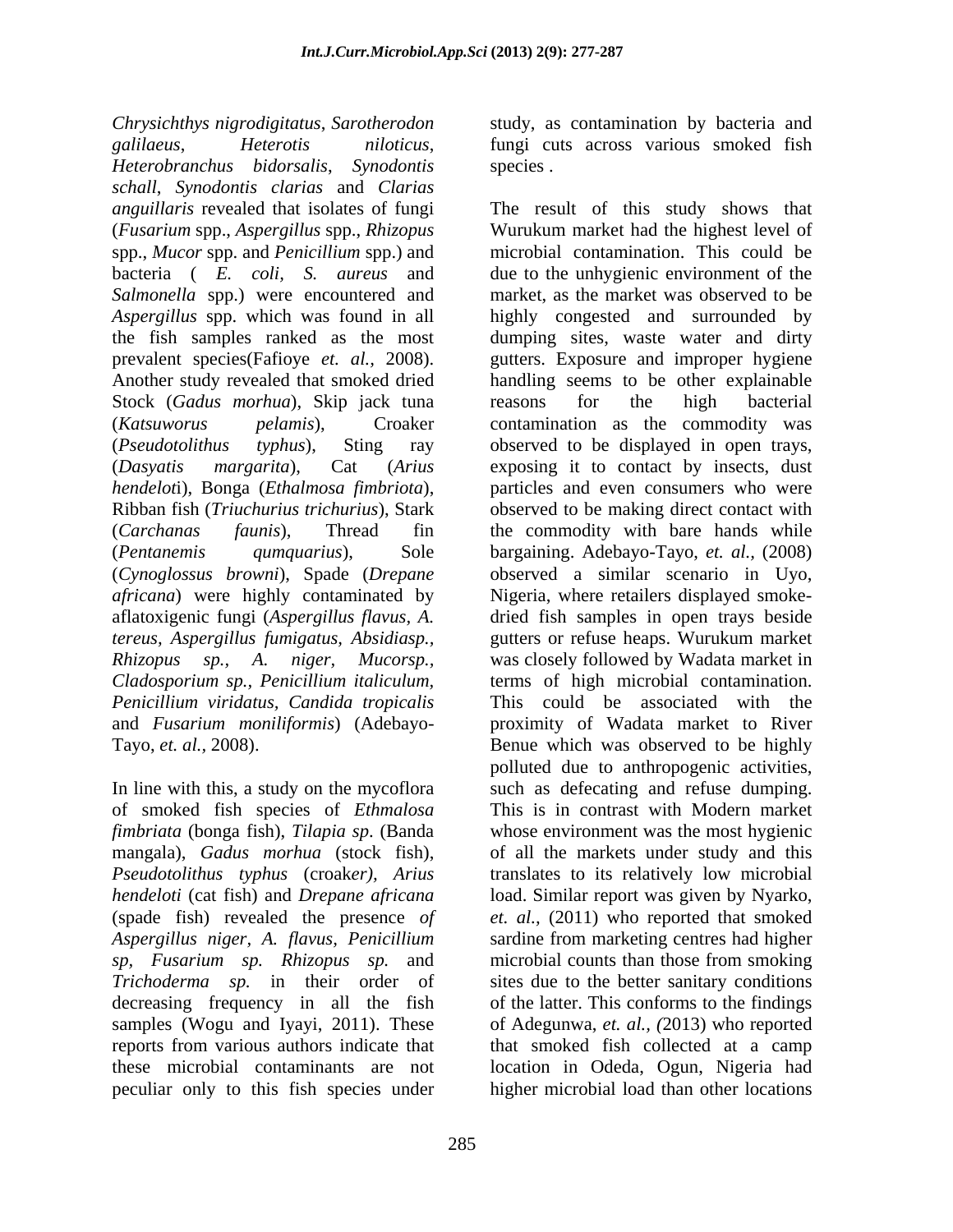processing; Severity of freezing process in terms of lethality to microorganisms; Makurdi metropolis may make the freezing process of sardines (*Sardina*  pilchardus) inefficient and that may result The result of this study shows a strong in high contamination even before the fish correlation between water activity and are smoked. Bacterial load, indicating that a high water

It could also be deduced that *S. aureus* was *spp* indicates poor food preparation and handling practices (Yusuf and Tengku<br>Abdul Hamid 2012) and it is associated **References** Abdul Hamid, 2012) and it is associated with food borne diseases. *E. Coli* is an enteric bacteria causing gastroenteritis and the contamination of fish or fish products with pathogenic *E. coli* is associated with

as a result of handling, frequent exposure, 1994; Asai *et al.,* 1999) and fecal poor environmental and sanitary contamination (Feng, 2002). *Staphylococci*  conditions. The disparities in *aureus* are capable of producing contamination levels between location enterotoxins that cause gastroenteritis have been observed to be influenced by (Novotny, *et. al.,* 2004). Thus, food one or more of the factors enumerated by poisoning and food bourne diseases could Tatcher and Clark (1973) as follows: occur as a result of intake of this Source of the raw fish; Additional commodity. Similarly, the mycoflora contamination introduced by handlers; contaminants (*Aspergilus niger, Alternaria*  Temperature of food during storage and *Spp*, *Mucor spp* and *Yeast spp*) isolated in Contamination after the fish had already to human health. This research is therefore been processed. For instance, apart from instructive as consumption of the afore mentioned explanatory reasons, contaminated smoked fish could pose the regular power fluctuation within serious health problems to the consuming *aureus* are capable of producing this study are associated with the production of toxins which are hazardous instructive as consumption of masses.

activity connotes a high bacterial load.

more predominant in all the locations Thus, fish processors and retailers have to (Markets) except in Wurukum which had take extracare in ensuring proper more occurrances of *E.coli*. This is still processing and handling of fish and fish attributable to insanitary conditions of products by observing sanitary and Wurukum Market. Although the average hygiene rules. Appropriate authorities total bacterial count of all locations was should enforce sanitary and hygiene rules within the acceptable range of Aerobic in the market and ensure constant power Plate count of  $5.0 \times 10^5$  cfu/g as stipulated supply in order encourage effective by International Commission on preservation of fish prior to smoking. Fish Microbiological Specification for Food marketers should showcase the commodity (ICMSF, 1986), the count of *salmonella*  in closed transparent containers instead of *spp, E. Coli* and *Staphylococci aureus* for displaying it in open trays to minimize all the locations had exceeded the contamination. Consumers bargaining for recommended level of 0, 11 and  $10^3$  cfu/g the commodity should avoid making direct respectively. The presence of *Salmonella*  contact with the commodity using bare hands to curtail cross contamination.

### **References**

- Adebayo-Tayo, B. C., A.A. Onilude and Patrick, U. G. 2008. Mycofloral of Smoke-Dried Fishes Sold in Uyo, Eastern Nigeria*.* World. J. Agricult. Sci. 4 (3): 346-350.
- improper handling of fish (Ayulo *et al.,* Adegunwa, M. O., A.A. Adebowale, Z.G. Olisa and Bakare, H. A. 2013. Chemical and